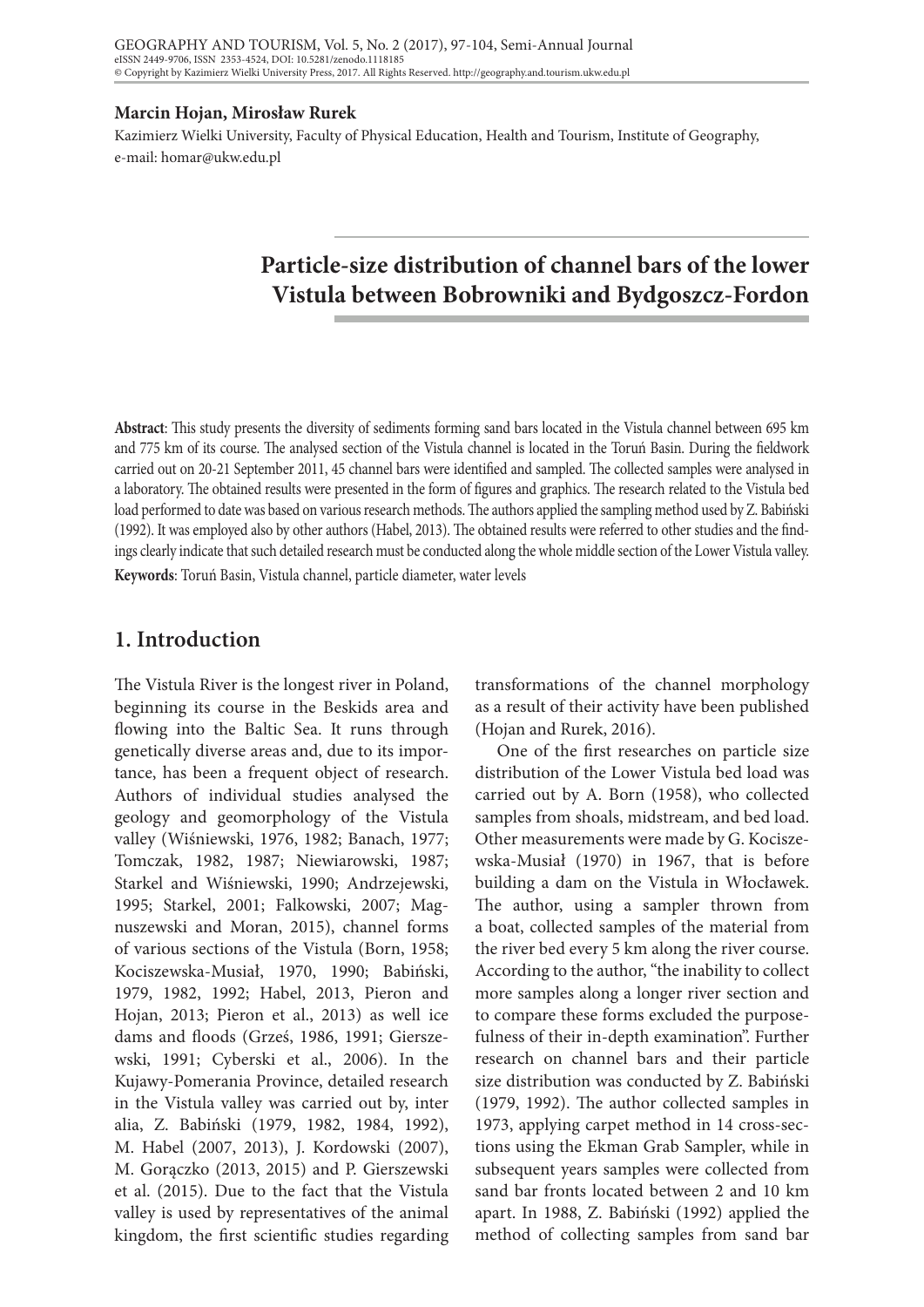fronts which was used also by B.J. Bluck (1987). Whereas D. Giriat (2003) collected 11 samples along the section between Włocławek and Grudziądz on 7 dates in the period 1999–2001. M. Habel (2013) collected 72 samples from each sand bar front that was above the water surface in June 2008. Research on other rivers was conducted by i.a. A. Kostrzewski (1970), who collected samples from a sand bar on the Bóbr River and argued that groove sampling was the best sampling method in the vertical profile of a sand bar.

However, all these studies lack the information about water levels on the sampling day and in the preceding period, which is significant for interpreting the sedimentation processes.

The purpose of this study is to analyse the distribution of sand bars along the Lower Vistula section between Bobrowniki and Fordon and to carry out a particle size analysis of sediments forming the channel bars, as well as to identify the factors that contributed to the textural variability of the examined forms.

# **2. Research material and methods**

The research on particle size distribution of channel bars in the Vistula channel was carried out along a 80 km long section, from Bobrowniki (695 km) to Bydgoszcz-Fordon (775 km) (Fig. 1). This fragment of the channel is partly altered by human activity. The former border between Prussia and Russia ran in the present

Kujawy-Pomerania Province, which influenced the engineering (regulation) of the Vistula. The boundary between the section modified during the Partitions of Poland and the unmodified section is located at the 719 km of the Vistula course.



**Figure 1**. Location of the study area against the background of Poland territory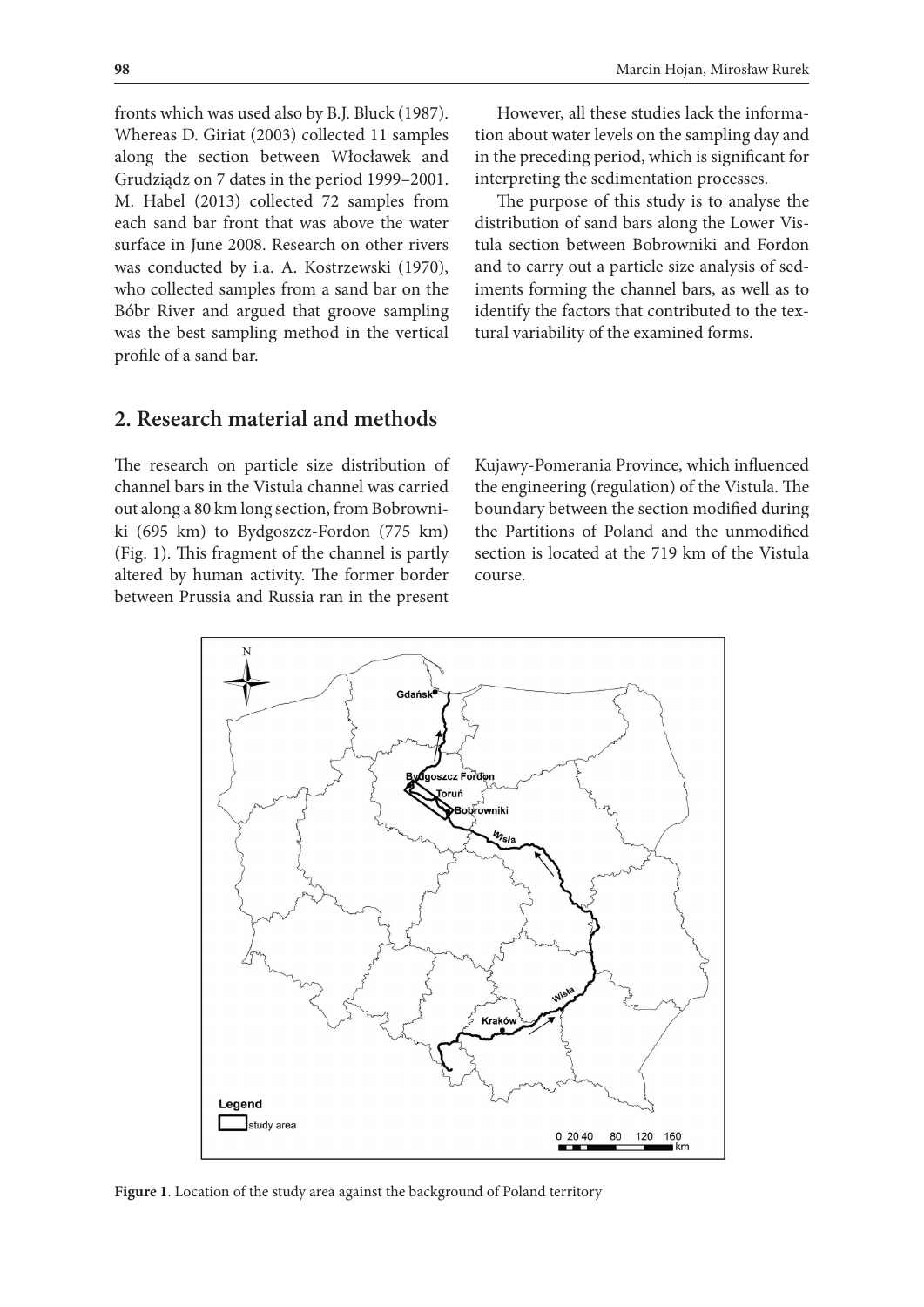Two sections can be distinguished within the analysed fragment of the Vistula channel between Bobrowniki and Bydgoszcz-Fordon. The first one is a heavily transformed section between the barrage in Włocławek and the Tążyna estuary, and the other one – from the Tążyna estuary to Bydgoszcz – is a channel section engineered (regulated) in the late 19th century (Babiński, 1982, 1992, 1999). The former resembles a braided and anastomosing river with central bars, whereas the latter is characterised by alternating transverse bars intersected by point bars.

In September 2011, the renovation works were performed on the barrage in Włocławek. The flow was suspended between 6 a.m. and 9 a.m. (Komunikat…, 2011). Daily changes in water levels resulted in alternating flooding and exposure of the sand bars. As a consequence, new and clear bed forms appeared on the surface of sand bars. On 20 September, samples were collected along the section from Bobrowniki to Toruń. The water level at the staff gauge in Toruń decreased from 284 cm at 6 a.m. to 190 cm at 9 p.m. on 21 September. On 21 September, samples were collected along the section between Toruń and Bydgoszcz-Fordon. The water level in Toruń was 248 cm at 8 a.m. and gradually decreased to 199 cm at5 p.m., while increased from 198 cm at 8 a.m. to 216 cm at 5 p.m. at the staff gauge in Bydgoszcz-Fordon (Fig. 2).



**Figure 2**. Water levels along the Włocławek-Bydgoszcz-Fordon section on 20/21 September 2011. Prepared by the authors based on IMGW data (www.pogodynka.pl)

During the fieldwork, the authors sailed along the Vistula River and located bars, whose upper part was above the water level on 20–21 September 2011. Samples were collected at the front of each bar and photographic documentation was prepared.

The method proposed by Z. Babiński (1992) was employed in the study of channel bar sediments, consisting in collecting samples from sandbar fronts. To this end, a plug for PVC pipes with a diameter of 50 mm was used by pushing it into the bar front. Then, a spatula was inserted under the plug so that the sand could not spill out of the plug. Samples were collected from each bar that could be approached by

boat from its front. The sampling location was marked with the use of a GPS receiver by Trimble. Based on these measurements, maps with the distribution of sand bars and particle diameter  $(D_{\epsilon_0})$  were prepared in ArcGis software.

The particle size distribution of the collected samples was analysed in the laboratory of the Institute of Geography, Kazimierz Wielki University in Bydgoszcz. The samples were dried at a temperature of 105°C and sieved through a sieve set using a Retsch shaker. The obtained results were analysed using the Gradistat software, which calculates particle size distribution parameters.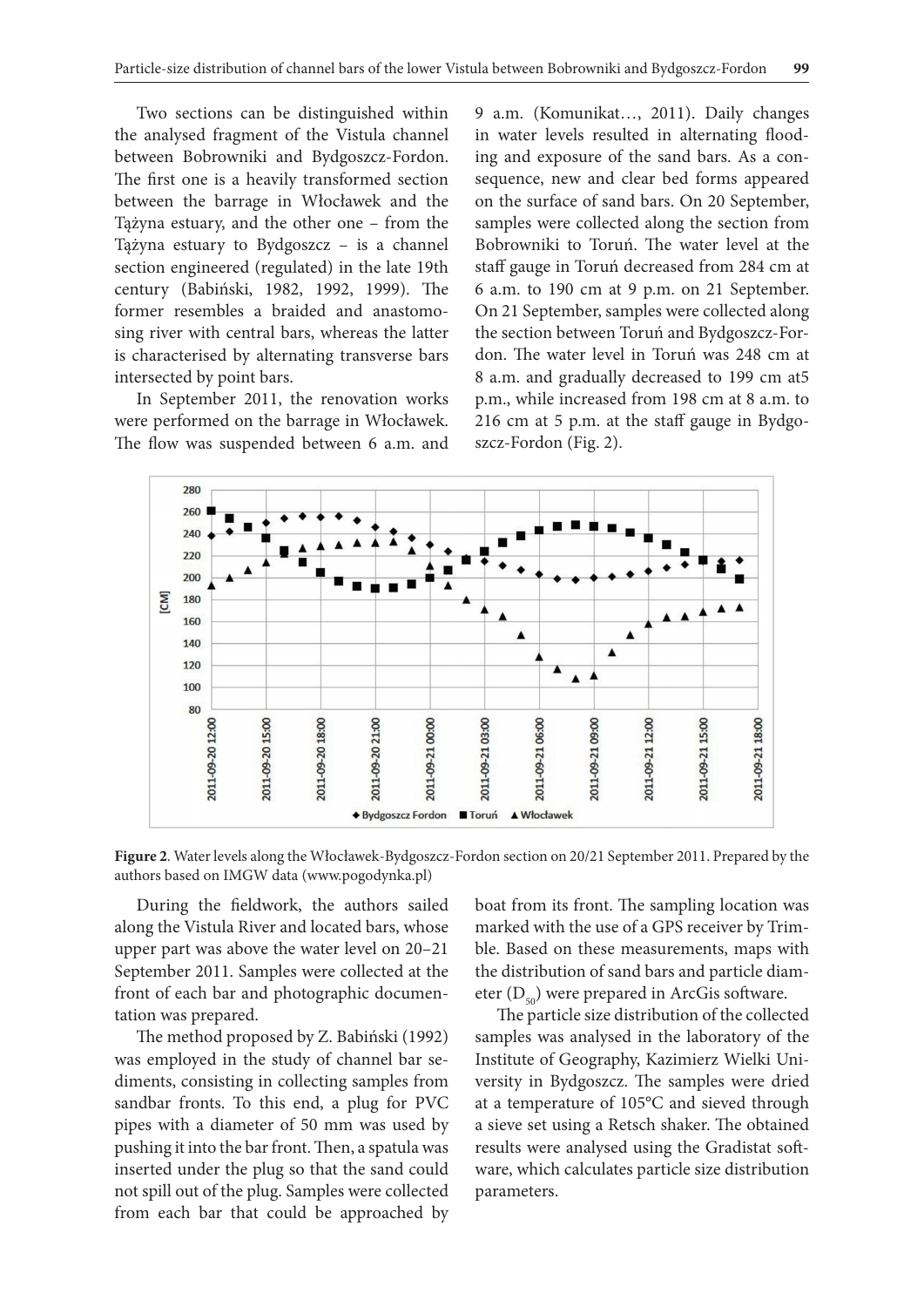### **3. Research results**

Based on the documented location of the sand bars, it was found that their distribution and gran size composition in the Lower Vistula channel is varied. The average distance between the bars along the section of 80 km was 1.8 km. The bars were distributed closer to each other along the unregulated section – average spacing of 1.31 km, and 2.16 km along the regulated section. The maximum distance between the

bars was 3.96 km along the unregulated section (up to the Tążyna estuary) and 9.23 km along the unregulated section. The minimum distance between the bars was less varied, i.e. 0.22 km and 0.46 km, respectively (Fig. 3). This implies that variable water dynamics and other factors, such as geological structure, affect the formation of channel bars.



**Figure 3**. Distribution of channel bars along the analysed section

Based on the conducted research, it was determined that the  $D_{50}$  particle diameter ranged from 0.319 mm to 0.920 mm, 0.436 mm on average, along the section from Bobrowniki to the beginning of the regulated channel (up to the Tążyna estuary) (Fig. 4). For this section, coarser particles were found between Bobrowniki and Nieszawa. Bars containing finer particles were present at the end of the unregulated section. The particle size distribution analysis showed that the bars were built of medium-grained sand with the exception of bar no. 18, which contained coarse-grained sand (Fig. 4). The sorting up to Nieszawa was moderately good and good, and also good in the case of finer particles upstream of the Tążyna estuary.

Along the regulated section, the  $D_{50}$  particle diameter ranged from 0.317 mm to 0.701 mm, with the average value of 0.439 mm (Fig. 4). The bars contained moderately well and well sorted medium-grained sand.

The variability of the accumulated sediment fractions results from the deep erosion rate upstream of the bars from which the samples were collected. Changes in the Vistula channel flow rate depend on, apart from natural flows, emergency water discharges from the Włocławek Reservoir, which indirectly influence the relocation and formation of bars.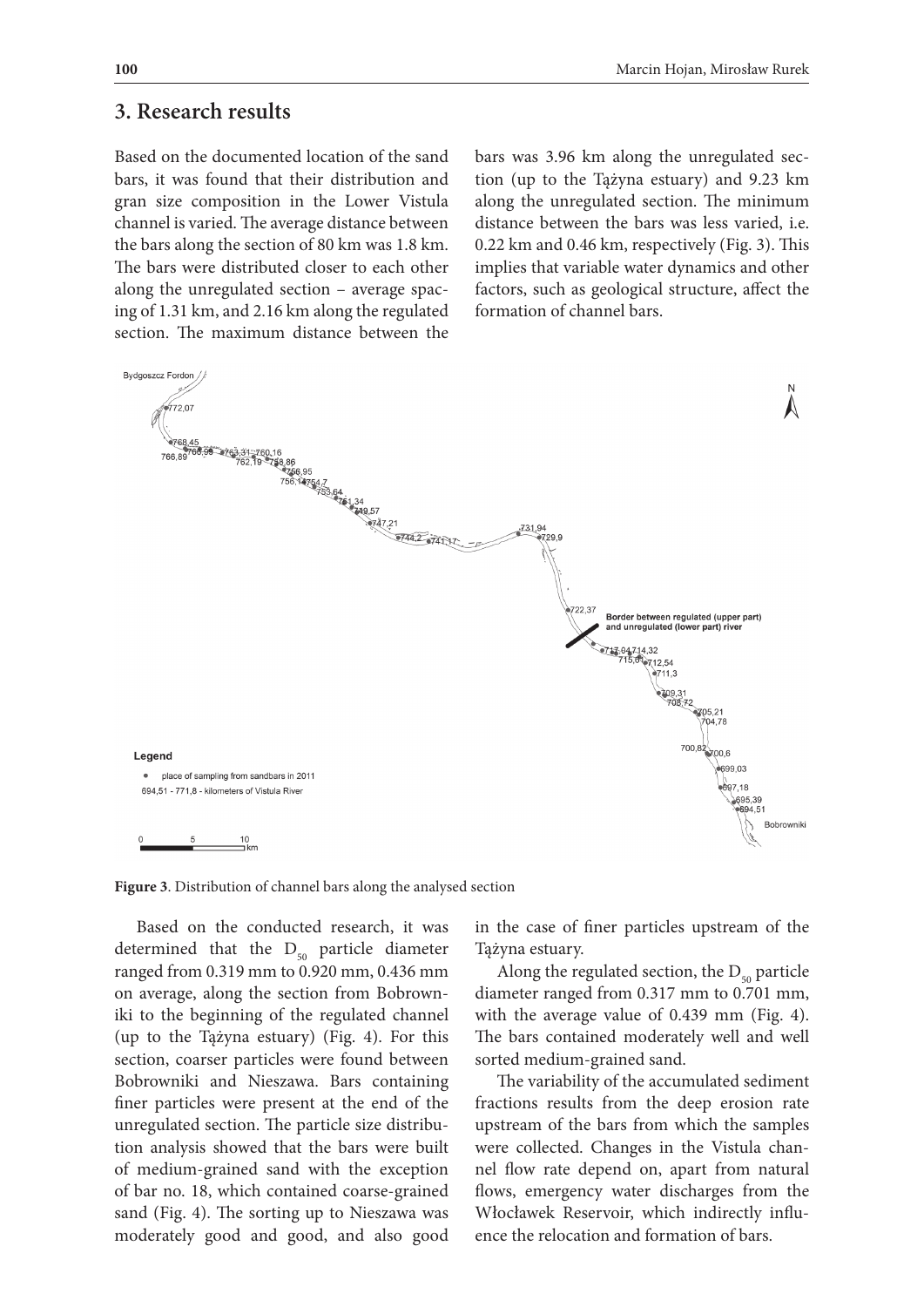

**Figure 4**. Average particle diameter along the section from Bobrowniki to Bydgoszcz-Fordon

## **4. Discussion and conclusions**

The occurrence of channel bars is closely related to water flow rates and water levels (Babiński, 1992). The first bars appear on the surface within the transition zone between medium water levels (MW) and medium low water levels (LMW) and the flow rate of ca. 700 m3 s-1.Their size and number increase along with further lowering of water levels. Therefore, it is important to measure the bar front height in relation to the water table (using GPS or simple measurement instruments) during the sampling process, because bars are formed in various conditions of flow dynamics (depending on the bar height). Sampling should be performed within a short time after the appearance of bars as their surface and fronts are subject to transformations as a result of rainfall and wind.

Distances between the bars along the unregulated and regulated sections are highly varied. What is particularly noticeable is a large distance between bars no. 29 and 30 (at 722.37 and 729.9 km of the Vistula course, respectively) and between bars no. 31 and 32 (at 731.94 and 741.17 km of the Vistula course, respectively). The distance between these bars was 7.53 km and 9.23 km, respectively. This can be partly explained by the erosion zone encroaching onto the area of Toruń. However, it is more likely that the water level increased during the measurements and lower bars were flooded (Fig. 3), hence such a long distance between bars no. 31 and 32. The average distance between bars no. 34 (747.21 km) and 53 (768.45 km) is 1.18 km along the regulated section. This "accumulation" of bars could be connected with the presence of uneroded sediments in the bed. They are mentioned by R. Ingarden (1922), who specified their location at 747 km, 750 km, 755 km, 757 km, 760 km, 764-766 km and 771 km of the Vistula course. Erosional escarpments can locally reduce the riverbed gradient and the flow rate, which facilitates the bed load sedimentation.

Different research and sampling methods make the comparison of the results obtained in 2011 with the results obtained by other authors in previous years problematic. Nonetheless, the results obtained earlier were collated with those obtained in 2011. The average value of the  $D_{50}$ particle diameter decreased by 0.07 mm along the unregulated section (Table 1) and by 0.08 mm along the regulated section (Table 2). The  $D_{50}$  particle diameter was the same, that is 0.44 mm, along both sections in 2011.

As mentioned above, the results should be regarded as indicative only due to the meth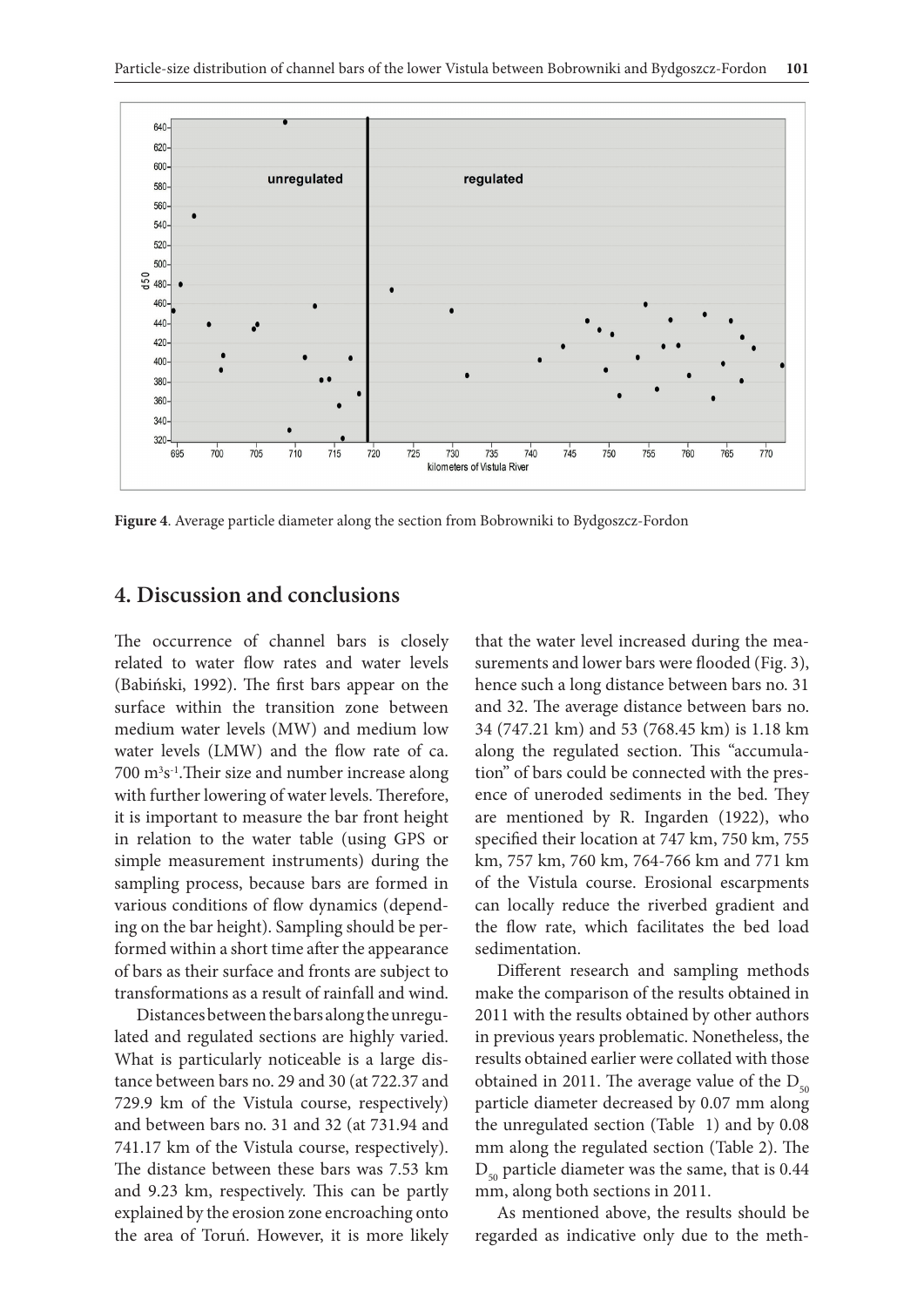odological differences in sampling. An exception are measurements from 2008 and 2011, which were performed by the same methods. The increase in the maximum particle diameter relative to the results obtained by M. Habel (2013) was noticed along both the unregulated and regulated sections in 2011 (Tables 1 and 2).

This increase could arise from the relocation of the erosion zone, as a result of the operation of the dam in Włocławek, beyond the boundary between the unregulated and regulated sections (Habel, 2013) and the related eluviation of fine sediment.

| <b>Table 1.</b> Comparison of the $D_{50}$ particle diameter based on literature – the unregulated section |  |
|------------------------------------------------------------------------------------------------------------|--|
|------------------------------------------------------------------------------------------------------------|--|

| Unregulated section |      |          |             |              |  |  |
|---------------------|------|----------|-------------|--------------|--|--|
| Author              | Year | Max [mm] | Min. $[mm]$ | Average [mm] |  |  |
| Babiński Z.         | 1988 | 0.63     | 0.39        | 0.51         |  |  |
| Giriat D.           | 1999 | 0.58     | 0.41        | 0.48         |  |  |
|                     | 2000 | 0.54     | 0.39        | 0.45         |  |  |
|                     | 2001 | 1.01     | 0.33        | 0.45         |  |  |
| Habel M.            | 2013 | 0.55     | 0.33        | 0.40         |  |  |
| our research        | 2011 | 0.92     | 0.32        | 0.44         |  |  |

**Table 2.** Comparison of the  $D_{50}$  particle diameter based on literature – the regulated section

| Regulated section |      |          |             |              |  |  |
|-------------------|------|----------|-------------|--------------|--|--|
| Author            | Year | Max [mm] | Min. $[mm]$ | Average [mm] |  |  |
| Babiński Z.       | 1988 | 0.95     | 0.25        | 0.52         |  |  |
| Giriat D.         | 1999 | 0.79     | 0.41        | 0.52         |  |  |
|                   | 2000 | 0.55     | 0.37        | 0.47         |  |  |
|                   | 2001 | 0.54     | 0.38        | 0.46         |  |  |
| Habel M.          | 2013 | 0.62     | 0.40        | 0.47         |  |  |
| our research      | 2011 | 0.70     | 0.32        | 0.44         |  |  |

For the minimum values, an insignificant decrease in the particle diameter was recorded along the unregulated section and an insignificant increase along the regulated section. Along both sections, the presence of finer medium-grained sand and admixtures of finegrained sand could be associated with lateral erosion of the banks. It occurs in association with bars which occupy a larger part of the channel. The water current is divided into two and flows along the bar on both sides, causing lateral erosion.

Apart from the activity of the erosion zone, the presence of coarse-grained sand in the bars can also be associated with lateral erosion since groins were washed away and cut off from the bank in a few places along the regulated section. In such a case, the material used for groin construction is included in the bed load transport.

It follows from the above analysis of the research results that the particle size distribution of sediments forming channel bars shows a slightly decreasing trend for 23 years. For the unregulated section, the particle diameter has decreased during this period from the value of 0.51 mm in 1988 to 0.40 mm in 2008. The fact that sand particles become smaller at the boundary between the unregulated and regulated section results from differences in flow dynamics. Before the narrowing of the Vistula channel at the Tążyna estuary, water damming and accumulation of fine material intensifies. Along the regulated section, on the other hand, the accumulation may be facilitated by the presence of uneroded sediment (erosional escarpments) in the river bed.

No significant decrease in the particle diameter was observed along with the distance from Bobrowniki to Bydgoszcz-Fordon.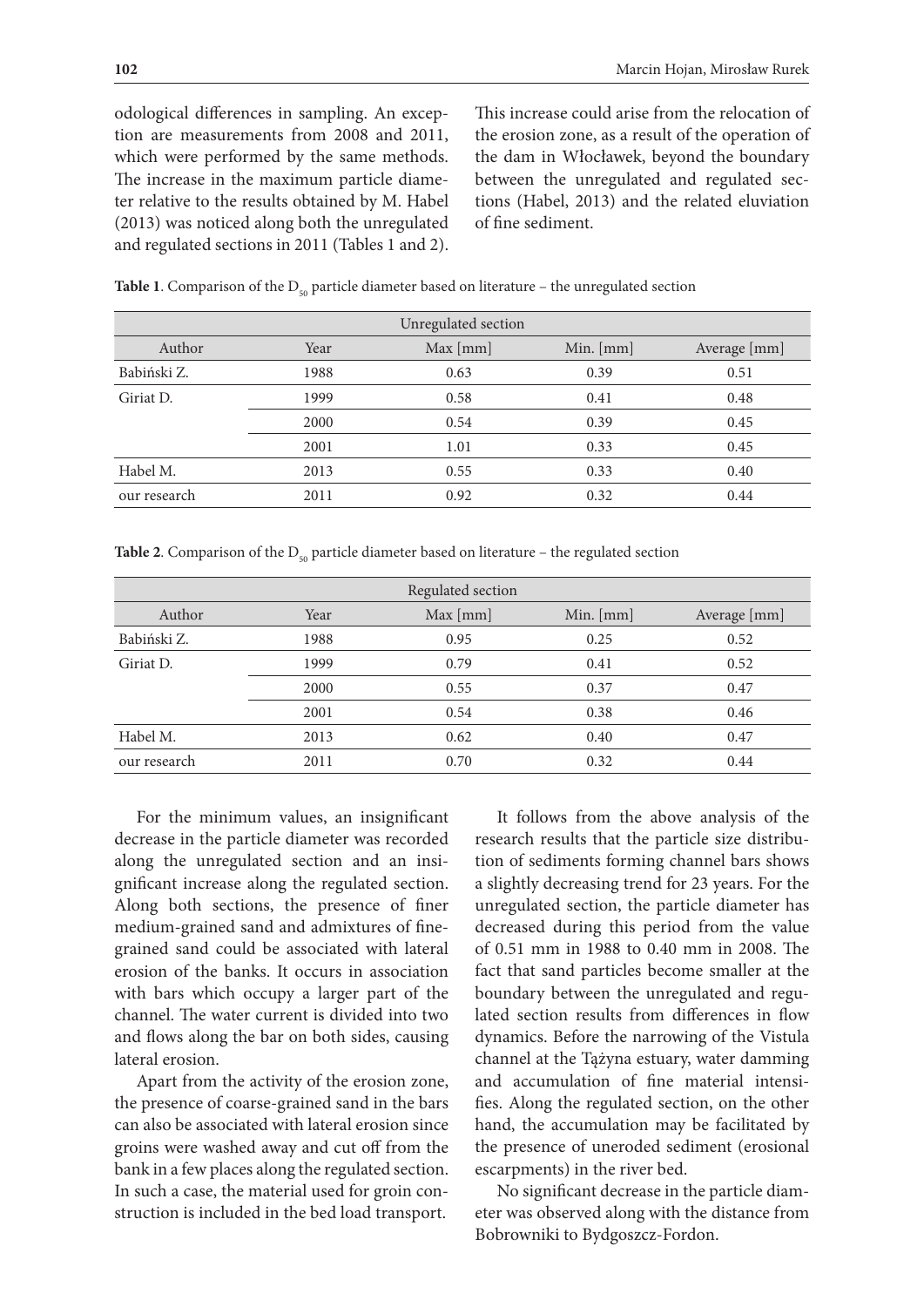The obtained results show that further extended research is required, allowing for i.a.

tributaries, the lateral erosion zone, and the change of the water table gradient.

# **Acknowledgements**

The authors would like to thank M. Habel and P. Twaróg for their help in conducting the research. They are also thankful to the reviewers for their comments, which improved the quality of this paper.

### **References**

- Andrzejewski L., 1995. Genesis of the fluvial system of the lower Vistula river based on the selected side valleys. [In:] L. Starkel (Eds.) Evolution of the Vistula river valley during the last 15000 years. Part V. Geographical Studies Special Issue No. 8, 139-156.
- Babiński Z., 1979. Wstępna charakterystyka utworów powierzchniowych koryta Wisły poniżej stopnia we Włocławku. Gospodarka Wodna 1, 10-12 [In Polish].
- Babiński Z., 1982. The influence of the water dam in Włocławek of fluvial processes of the Vistula River. Dokumentacja Geograficzna 1-2. Instytut Geografii i Przestrzennego Zagospodarowania PAN, Warszawa [In Polish with English summary].
- Babiński Z., 1984. The effects of human activity on changes in the lower Vistula channel. Geographia Polonica 50, 271–282.
- Babiński Z., 1990. Charakterystyka litologiczna łach koryta dolnej Wisły. Gospodarka Wodna 12, 266-270 [In Polish].
- Babiński Z., 1992. The present-day fluvial processes of the lower Vistula River. Prace Geograficzne 157. Instytut Geografii i Przestrzennego Zagospodarowania PAN, Warszawa [In Polish with English summary].
- Babiński Z., 1999. Changes of clastic rock-debris transportation in the lower Vistula river as a result of water regulation works. Acta Universitatis Nicolai Copernici, Geografia XXIX, Nauki Matematyczno-Przyrodnicze, Toruń, 327-335 [In Polish with English abstract].
- Banach M., 1977. The growth of landslides on the right-bank slope of the Vistula River between Dobrzyń and Włocławek. Prace Geograficzne 124, Instytut Geografii i Przestrzennego Zagospodarowania PAN, Warszawa [In Polish with English summary].
- Bluck B.J., 1987. Bed forms and clast size changes in gravel-bed rivers. [In:] K. Richards (Eds.), River channels: Environment and processes. Basil Blackwell Inc., New York, 159-178.
- Born A., 1958. Wleczenie materiału dennego w korytach rzek i potoków. Wiadomości Służby Hydrologicznej i Meteorologicznej PIHM 3, Warszawa, 3-29 [In Polish].
- Cyberski J., Grześ M., Gutry-Korycka M., Nachlik E., Kundzewicz Z.W., 2006. History of floods on the River Vistula. Hydrological Sciences Journal 51(5), 799-817. Falkowski T., 2007. The application of geomorphological analysis of the Vistula River Poland in the evaluating of the safety of regulation structures. Acta Geologica Polonica 57(3), 377-390.
- Gierszewski P., 1991. Ice-jam deformations of the Vistula flood-plain in the Ciechocinek region. Przegląd Geograficzny 43, 1-2, 133-141 [In Polish with English Abstract].
- Gierszewski P.J., Szmańda J.B., Luc M., 2015. Changes of Vistula River channels pattern caused by Włocławek Dam functioning based on the analysis of aerial photographs. Przegląd Geograficzny 87(3), 517-533 [In Polish with English abstract].
- Giriat D., 2003. Wpływ stopnia wodnego we Włocławku na wybrane cechy teksturalne osadów korytowych na odcinku Włocławek-Grudziądz. PhD thesis (unpublished), University of Warsaw Press [In Polish].
- Gorączko M., 2013. Variability of ice phenomena on the Vistula River in the vicinity of Bydgoszcz. Przegląd Naukowy – Inżynieria i Kształtowanie Środowiska 62, 382-388 [In Polish with English Abstract].
- Gorączko M., 2015. The intensity of shipping traffic at Bydgoszcz section of the waterway E-70 present state and prospects for development. Geography and Tourism 3(1), 33-38 [In Polish with English abstract].